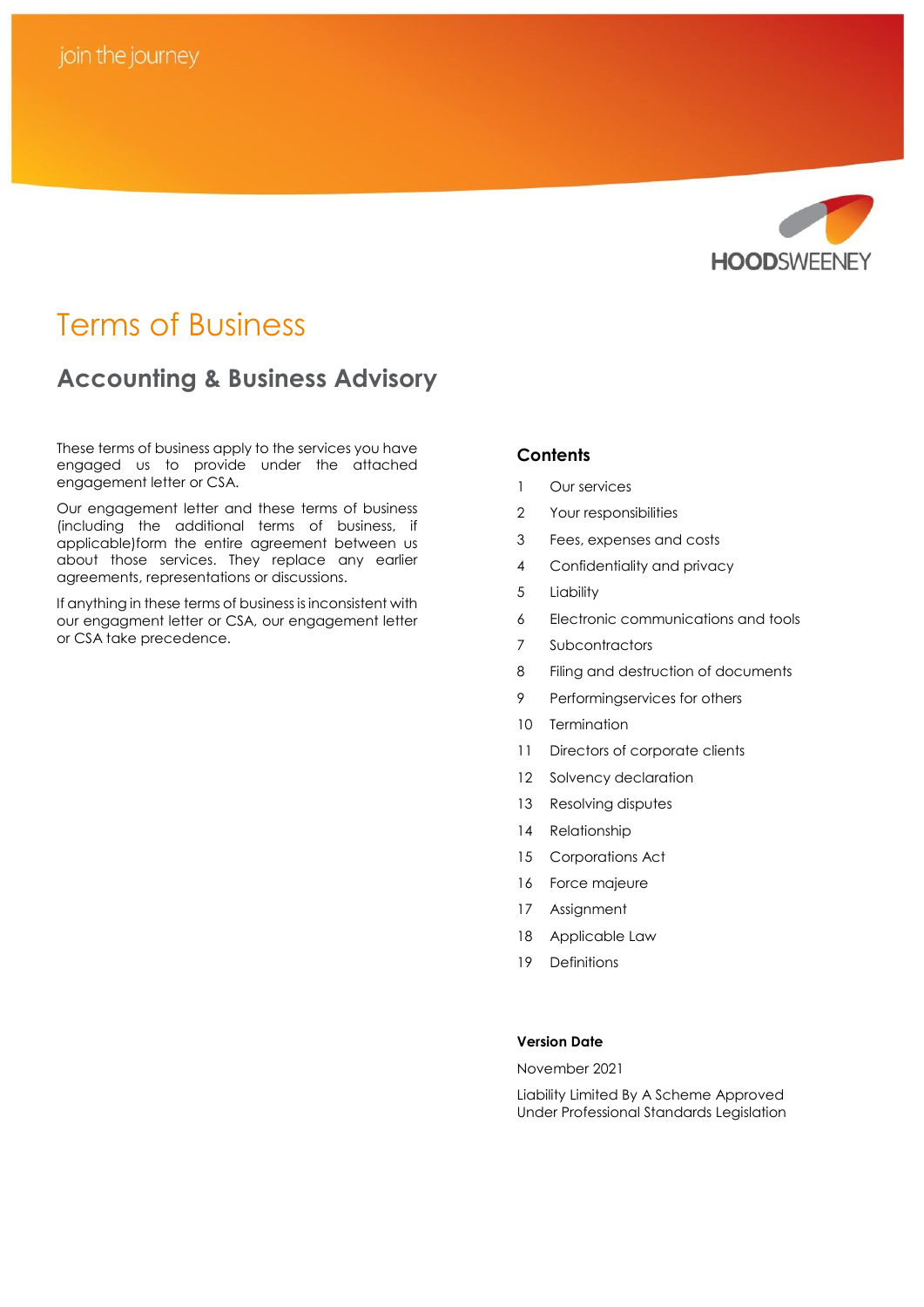

# **1. Our Services**

- 1.1. **Scope** We will perform the services described in our engagement letter with reasonable skill and care.
- 1.2. **Changes** Either of us may request a change to the services, or anything else in this agreement. A change will not be effective unless we have both agreed to it in writing.
- 1.3. **Services for your benefit** Our services are provided solely for your use for the purpose set out in our engagement letter. Except as stated in our engagement letter or the relevant deliverable, as required by law, or with our prior written consent, you may not:

a) show or provide a deliverable to any third party or include or refer to a deliverable or our name or logo in a public document.

b) make any public statement about us or the services.

1.4. **No liability to third parties** - We accept no liability or responsibility to any third party in connection with our services. You agree to indemnify us against any liability (including legal costs) that we incur in connection with any claim by a third party arising from your breach of this agreement.

#### **2. Your responsibilities**

2.1. **Generally** - You agree to:

a) provide us promptly with all information, instructions and access to third parties we reasonably require to perform the services.

b) provide reasonable facilities for us when we work at your premises.

c) ensure we are permitted to use any third party information or intellectual property rights you require us to use to perform the services.

2.2. **Information** - You agree to:

a) ensure that information provided to us is accurate, complete and not misleading (we will rely on this information to perform the services and will not verify it in any way, except to the extent we have expressly agreed to do so as part of the services).

b) alert us to changes to information provided to us if you expect us to use information from other engagements in connection with this one (otherwise, we are not required to use that information and will not be deemed to know it for the purposes of this agreement).

2.3. **Interdependence** - Our performance depends on you also performing your obligations under this agreement. You agree that we are not liable for any default that arises because you do not fulfill your obligations.

#### **3. Fees, expenses, and costs**

- 3.1. **Payment for services** You agree to pay us fees for our services on the basis set out in our engagement letter, plus any GST we are required to pay in connection with the services.
- 3.2. **Expenses** You agree to pay any reasonable expenses we incur in connection with the services, plus GST at the prevailing rate (to the extent applicable).
- 3.3. **Invoices and payment** We will invoice you for our fees and expenses on a monthly basis, unless we have agreed something different in our engagement letter. You agree to pay the invoiced amount within 14 days of the invoice date.
- 3.4. **Fee scales** We revise our fee scale every six months. Rates quoted to you remain in force until the next 30 June. We may increase our fee for any work performed after that date.
- 3.5. **Ceasing to act**  If a tax invoice remains unpaid days we may elect to cease acting for you.
- 3.6. **Compliance costs** If we are required to comply with statutory obligation, court order or other compulsory process, you agree to pay the reasonable costs and expenses we incur in doing so. This includes time spent by professional staff and our reasonable legal costs.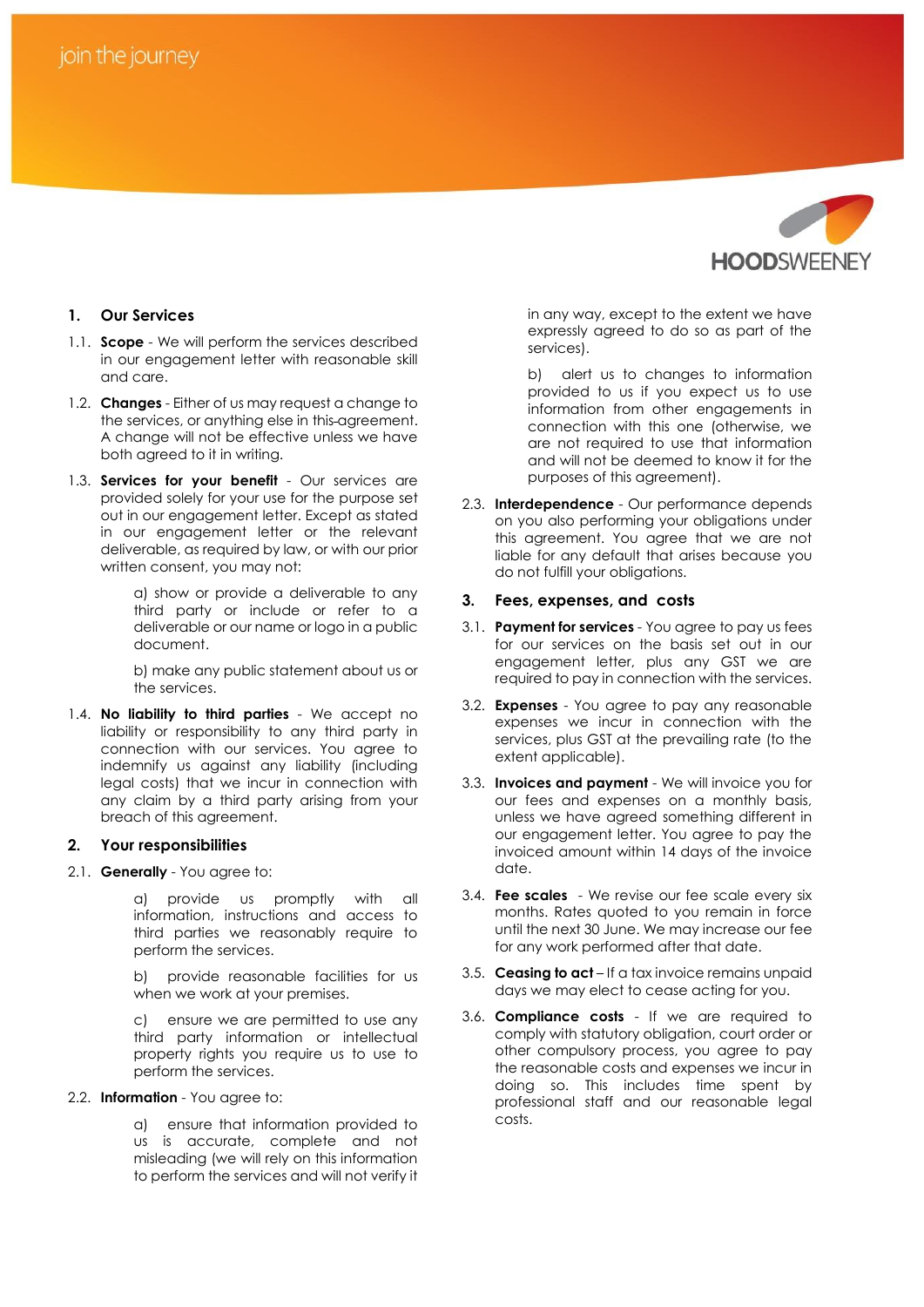

3.7. **Collection costs –** if we are required to incur collection costs including legal fees to recover our outstanding fees and disbursements you agree to reimburse us for those costs.

#### **4. Confidentiality and privacy**

- 4.1. **Confidential information** We agree not to disclose each other's confidential information, except for disclosures required by law or confidential disclosures under our respective policies.
- 4.2. **Referring to you and the services** –We may wish to refer to you and the nature of the services we have performed for you when marketing our services. You agree that we may do so, provided we do not disclose your confidential information.
- 4.3. **Privacy** Our approach to privacy is set out in our Privacy Policy, available at http://www.hoodsweeney.com.au/privacy/ We agree to comply with the Privacy Act 1988 (Cth) when you provide us with information. We agree to co-operate with each other in addressing our respective privacy obligations in connection with the services.

# **5. Liability**

- 5.1. **Accountants scheme** Our directors are members or affiliate members of Chartered Accountants Australia and New Zealand (CA ANZ) and CPA Australia which has schemes approved under professional standards legislation in force in Australian states and territories. Our liability in connection with services (other than legal services) is limited in accordance with those CA ANZ schemes, and legislation providing for apportionment of liability may also apply.
- 5.2. **Liability cap where no scheme** Where our liability is not limited by a scheme, you agree that our liability for all claims connected directly or indirectly with the services (including claims of negligence) is limited to an amount equal to 10 times the fees payable for the services, up to an overall maximum of \$20 million dollars.
- 5.3. **Aggregate cap** Where more than one client is named in our engagement letter, the limits on our liability in this clause 5 must be allocated between them. We do not need to know how

a limit is allocated and, if it is not, you agree not to dispute a limit on our liability on the basis that you have not agreed how it is to be allocated.

- 5.4. **Consequential loss** To the extent permitted by law, we exclude all liability for:
	- a) Loss or corruption of data

b) Loss of profit, goodwill, business opportunity or anticipated savings or benefits.

c) Indirect or consequential loss or damage.

# **6. Electronic communications and tools**

- 6.1. **Electronic communications** we each agree to take reasonable precautions to protect our own information technology systems, including implementing reasonable procedures to guard against viruses and unauthorized interception, access, use, corruption, loss or delay of electronic communications.
- 6.2. **Electronic tools** We may develop or use electronic tools (e.g. spreadsheets, databases, software) in providing the services. We are not obliged to share these tools with you, unless they are specified as a deliverable in this agreement. If they are not a specified deliverable, and we do share them with you, you agree that:
	- a) They remain our property
	- b) We developed them solely for our use
	- c) You use them at your own risk
	- d) You may not provide them to any third party.

#### **7. Subcontractors (including other HS entities)**

- 7.1. **Subcontractors** We may use subcontractors to provide the services to you. We remain liable for subcontracted services.
- 7.2. **Outsourced Services -** We may use outsourced service providers in the Philippines to assist us in managing and administering our services – including Book-keeping, Corporate secretarial functions, Compliance and accounting services and Administrative functions.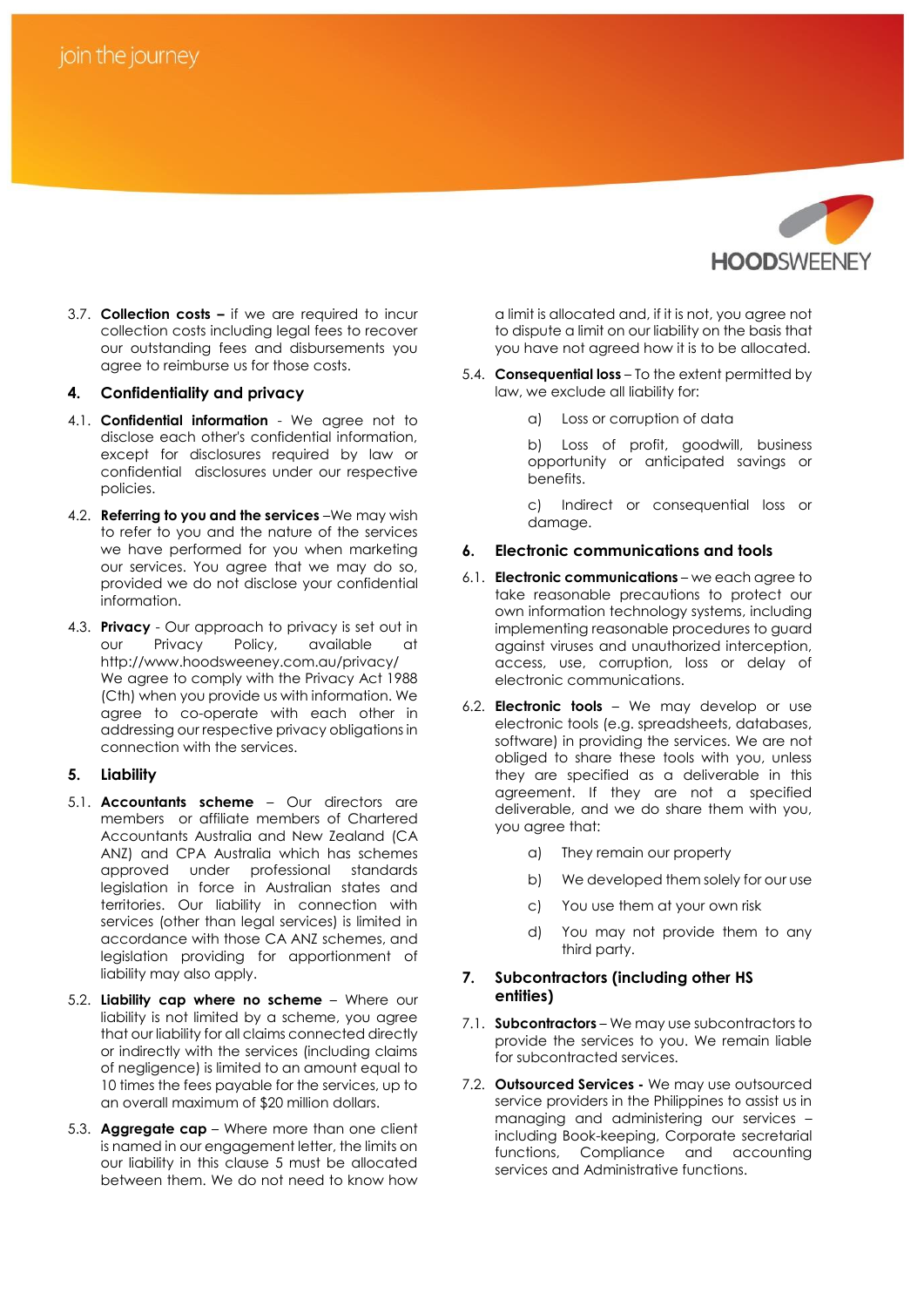# join the journey



- 7.3. **Other HS entities** We may use other HS entities to provide the services to you, or have them assist us in providing the services. Despite this, we remain solely responsible for the services.
- 7.4. **No claims against other HS entities** You agree not to bring any claim (including in negligence) against another HS entity (or its directors or employees) in connection with the services. Any director or employee of another HS entity which deals with you in connection with the services does so solely on our behalf.
- 7.5. **Benefit of clause 7.3** Clause 7.3 is for the benefit of other HS entities and their directors and employees (together 'the beneficiaries'). You agree that each of the beneficiaries may rely on clause 7.3 as if they were a party to this agreement. Each beneficiary that assists in providing the services relies on the protections in clause 7.3 and we accept the benefit of clause 7.3 on their behalf.

#### 7.6. **Transfer of information** –

7.6.1. Where subcontractors or other HS entities are involved in providing the services, you consent to information being transferred to them. This includes personal information and confidential information and transfer outside Australia.

7.6.2 Where outsourced service providers are involved in providing the services, you consent to this and to information being transferred to them. This includes personal and confidential information and transfer outside Australia."

#### **8. Filing and destruction of documents**

It is our practice to destroy our documents after seven years, unless the law requires us to retain them. If you leave documents or material with us, they will be filed and destroyed with our documents.

# **9. Performing services for others**

Provided we do not disclose your confidential information, you agree that we may perform services for your competitors or other parties whose interests may conflict with yours.

#### **10. Termination**

- 10.1.**By notice** Either of us may terminate this agreement by giving the other at least 14 days' notice in writing (unless it would be unlawful to do so). This agreement terminates on expiry of that notice.
- 10.2.**Changes affecting independence** Changes to the law or other circumstances beyond our reasonable control may mean that providing the services to you results in us ceasing to be independent of an audit client, if that happens, we may terminate this agreement immediately by giving you notice in writing.
- 10.3. **Fees payable on termination** you agree to pay us for all services we perform before termination within 14 days after receipt of our invoice. Where we agree a fixed fee for services, and the services are not completed before termination, you agree to pay us for the services that we have performed on the basis of the time spent at our then current hourly rates, up to the amount of the fixed fee.
- 10.4.**Clauses applying after termination** the following clauses continue to apply after termination of this agreement: 1.3, 1.4, 1.5, 2.3, 3, 4, 5, 6.2, 7 (other than 7.5), 8, 9, 11, 12, 13, 14, 15, 16, 17, 18 and 19.

#### **11. Directors of corporate clients**

Directors of corporate clients are jointly and severally liable with the corprate client for payment of our accounts.

#### **12. Solvency declaration**

- 12.1 You give us your undertaking that you are solvent.
- 12.2 You agree immediately to notify us should there be any question as to your ability to meet your debts as and when they fall due.

#### **13. Resolving disputes**

If a dispute arises in connection with this agreement, you agree to meet with us to attempt to resolve it. If the dispute is not resolved through those negotiations, you agree we will both attempt to resolve the dispute through mediation before commencing legal proceedings.